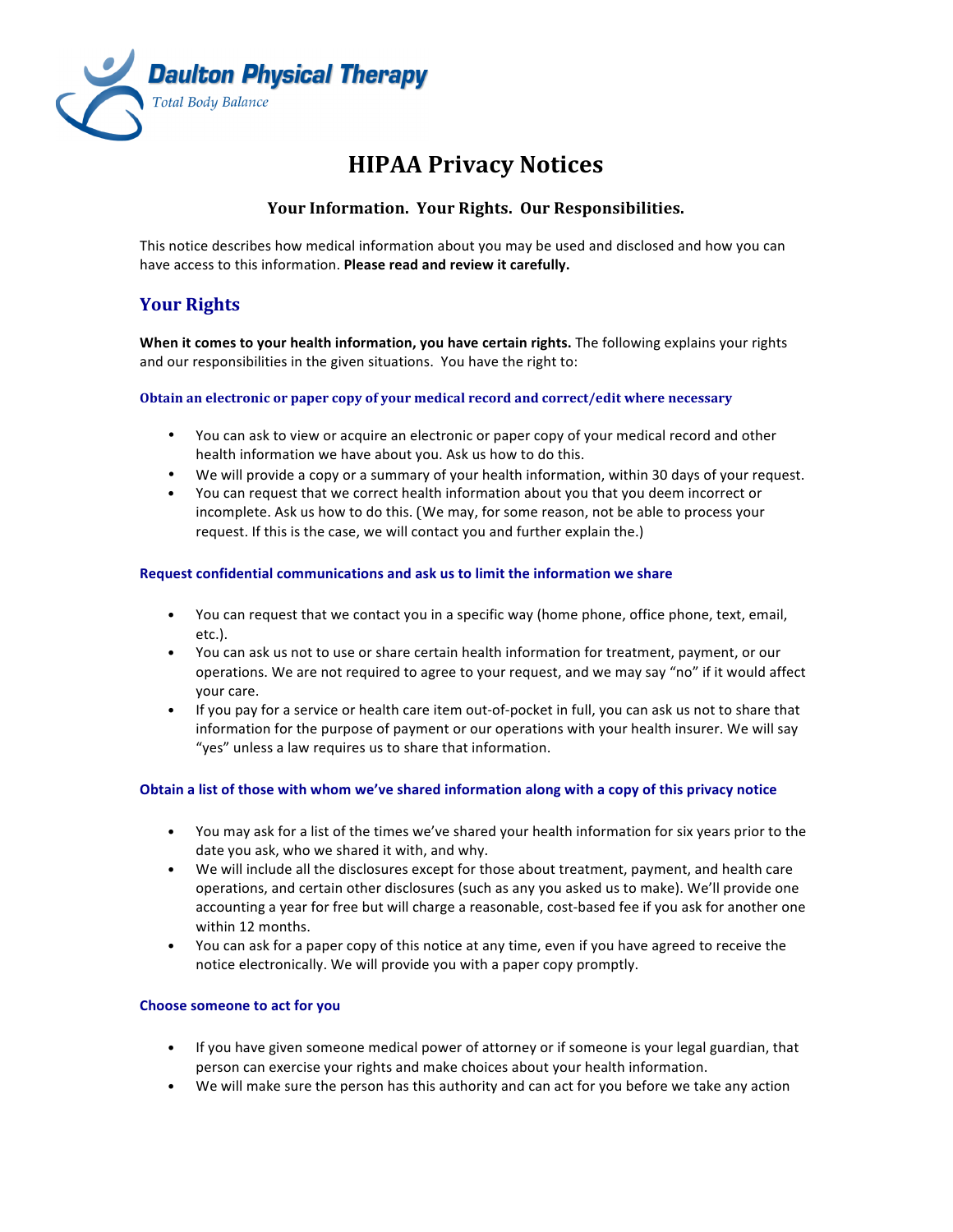#### File a complaint if you believe your privacy rights have been violated

• In the later of this document, contact information is provided so as to offer means of which you can file a complaint

### **Your Choices**

For certain health information, you have choices about what we share. If you have a clear preference for how we share your information in the situations described below, explain what you want us to do, and we will follow your instructions. In these cases, you have both the right and choice to tell us to:

- Share information with your family, close friends, or others involved in your care
- Include your information in a hospital directory *If you are not able to tell us your preference, for example if you are unconscious, we share your information if we believe it is in your best interest.* We may also share your information when needed to lessen a serious and imminent *threat to health or safety.*
- We will never share your information for marketing, profit, or fundraising unless you give us written permission to do so.

# **Our Uses and Disclosures**

#### We typically use or share your health information in the following ways.

#### **Treat you**

• We have the power to use your health information and share it with other professionals who are treating you.

*Example: A doctor treating you for an injury asks another doctor about your overall health condition.*

#### **Bill for your services**

We can use and share your health information to bill and receive payment from health plans or other entities.

#### **Help with public health and safety issues**

[We have to meet many conditions in the law before we can share your information for these purposes. For more information see: www.hhs.gov/ocr/privacy/hipaa/understanding/consumers/index.html ] We can share health information about you for certain situations such as:

- Preventing disease
- Helping with product recalls
- Reporting adverse reactions to medications
- Reporting suspected abuse, neglect, or domestic violence
- Preventing or reducing a serious threat to anyone's health or safety

#### **Abide by the law**

• We will share information about you if state or federal laws require it, including with the Department of Health and Human Services, if it questioned whether or not we're complying with federal privacy law.